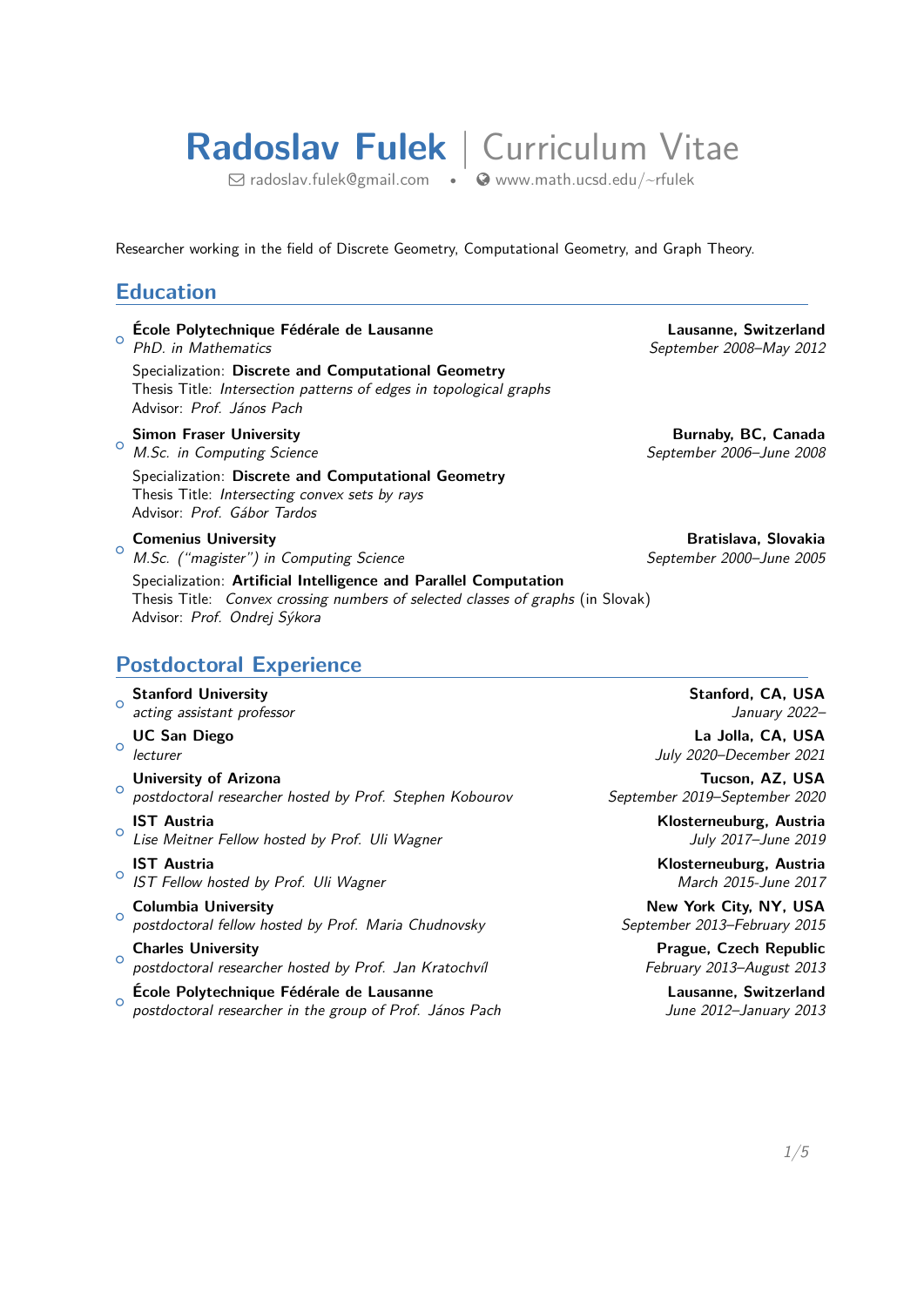#### **Honors and Awards**

- ○␣ Lise Meitner fellowship, FWF, Austria, 2017, EUR 162, 000
- ○␣ Mobility grant for young researchers, Swiss National Science Foundation, Switzerland, 2012, CHF 69, 000
- ○␣ PIMS Postdoctoral fellowship, Pacific Institute for Mathematical Sciences, Canada 2012, declined
- ○␣ Marie Curie fellowship, Alfréd Rényi Institute of Mathematics, Budapest, Hungary, 2009
- ○␣ SFU Graduate fellowship, Simon Fraser University, Burnaby, BC, Canada, 2007

#### **Professional Service**

Program committee member of 38th International Symposium on Computational Geometry (2022) Program committee member of 31st Int. Symposium on Graph Drawing and Network Visualisation (2020) Program committee member of Computational Geometry: Young Researchers Forum (2019) Program committee member of 26th Int. Symposium on Graph Drawing and Network Visualisation (2018) Program committee member of 24th Int. Symposium on Graph Drawing and Network Visualisation (2016)

## **Review Duties (selection)**

Algorithmica, Combinatorica, Computational Geometry Theory and Applications, Discrete & Computational Geometry, Discrete Mathematics, Electronic Journal of Combinatorics, Journal of Combinatorial Theory Series A (JCTA), Journal of Graph Theory, SIAM Journal on Discrete Mathematics (SIDMA), European Symposium on Algorithms (ESA), Int. Symposium on Graph Drawing and Network Visualisation (GD), Symposium on Computational Geometry (SoCG), Symposium on Discrete Algorithms (SODA), Workshop on Graph-Theoretic Concepts in Computer Science (WG)

#### **Invited Lectures (selection)**

2020 Mathematics Colloquium, Baruch College, NYC, USA 2019 Computer Science Colloquium, University of Arizona, Tucson, AZ, USA 2019 Mathematics Colloquium, Iowa State University, Aimes, IA, USA 2018 Workshop on Combinatorial Geometry (CG Week'18), Budapest, Hungary 2018 BIRS Workshop 'Extremal Problems in Combinatorial Geometry', Banff, Canada 2017 BIRS Workshop 'Geometric and Structural Graph Theory', Banff, Canada 2017 Current Trends in Theoretical Computer Science (STTI'17), Prague, Czech Republic 2016 Joint STOC/SoCG Workshop Day 'Geometric representations of graphs', Boston, USA 2015 Current Trends in Theoretical Computer Science (STTI'15), Prague, Czech Republic 2014 Oberwolfach Workshop 'Discrete Geometry', Oberwolfach, Germany 2013 BIRS Workshop 'Geometric and Topological Graph Theory', Banff, Canada 2013 Current Trends in Theoretical Computer Science (STTI'13), Prague, Czech Republic 2012 Bernoulli Reunion Conference on Discrete and Computational Geometry, EPFL, Switzerland 2011 Current Trends in Theoretical Computer Science (STTI'11), Prague, Czech Republic 2010 Special Semester on Discrete and Computations Geometry, Culminating Workshop, EPFL, Switzerland

# **Supervision Duties**

Semester Projects. . . . . . . . . . . . . . . . . . . . . . . . . . . . . . . . . . . . . . . . . . . . . . . . . . . . . . . . . . . . . . . . . . . . . . . . . . . . . . . . . . . . . . . . . . . . . . . . . . . . . .

#### ○␣ *Teresa Heiss*

Project: *Additivity of Z<sub>2</sub>-genus*, Spring 2018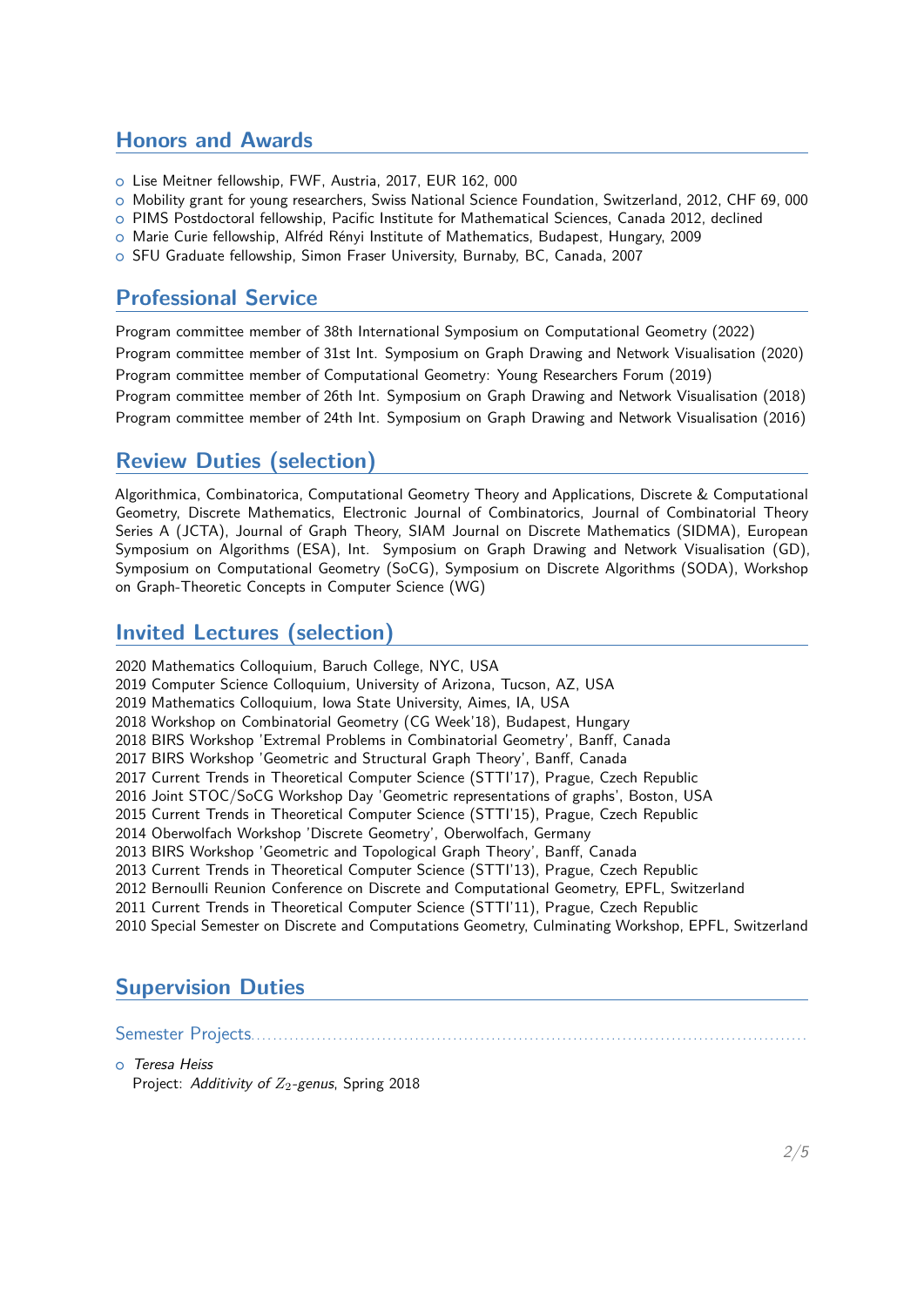- ○␣ *Robin Dupuis* Project: *Crossing number of graphs and some related parameters*, Fall 2012
- ○␣ *Igor Malinović* Project: *Hanani-Tutte and 3-clustered cycle*, Fall 2012
- ○␣ *Aleksandar Markovic* Project: *Crossing numbers of graphs*, Spring 2011
- ○␣ *Slobodan Mitrović* Project: *Homometric sets in trees*, Fall 2010
- ○␣ *Nouredine Hussain* Project: *Expander graphs*, Fall 2010

#### Master Thesis. . . . . . . . . . . . . . . . . . . . . . . . . . . . . . . . . . . . . . . . . . . . . . . . . . . . . . . . . . . . . . . . . . . . . . . . . . . . . . . . . . . . . . . . . . . . . . . . . . . . . . . . . . . .

○␣ *Slobodan Mitrović* Project: *Metric problems on graphs*, Fall 2012 **The first price at IEEE Region 8 Student Paper Contest 2014**

## **Teaching Experience**

| $\circ$ | Lecturer<br>UC San Diego<br>Undergraduate Level Classes: Calculus, Mathematical Analysis, Probability, Applicable Mathematics and<br>Computing | July 2020-                   |
|---------|------------------------------------------------------------------------------------------------------------------------------------------------|------------------------------|
| $\circ$ | Lecturer<br>University of Arizona<br>Theory of Computation                                                                                     | February 2020-May 2020       |
| $\circ$ | Lecturer<br><b>IST</b> Austria<br>Graduate level class on Geometric Representations of Graphs                                                  | April 2018–June 2018         |
| $\circ$ | Lecturer<br><b>IST</b> Austria<br>Graduate level class on Topological Methods in Discrete Mathematics and Computer Science                     | October 2016–December 2016   |
| $\circ$ | Lecturer<br>Columbia University<br>Graduate level class on Geometric and Topological Graphs                                                    | January 2014–May 2014        |
| $\circ$ | <b>Teaching Assistant</b><br>École Polytechnique Fédérale de Lausanne<br>Undergraduate level class on Combinatorial Optimization               | September 2012-December 2012 |
| $\circ$ | <b>Teaching Assistant</b><br>École Polytechnique Fédérale de Lausanne<br>Undergraduate level class on Discrete Optimization                    | February 2012-May 2012       |
| $\circ$ | <b>Teaching Assistant</b><br>École Polytechnique Fédérale de Lausanne<br>Undergraduate level class: Geometry and Mathematics for Architects    | September 2011-December 2011 |
| $\circ$ | <b>Teaching Assistant</b><br>École Polytechnique Fédérale de Lausanne                                                                          | February 2011–May 2011       |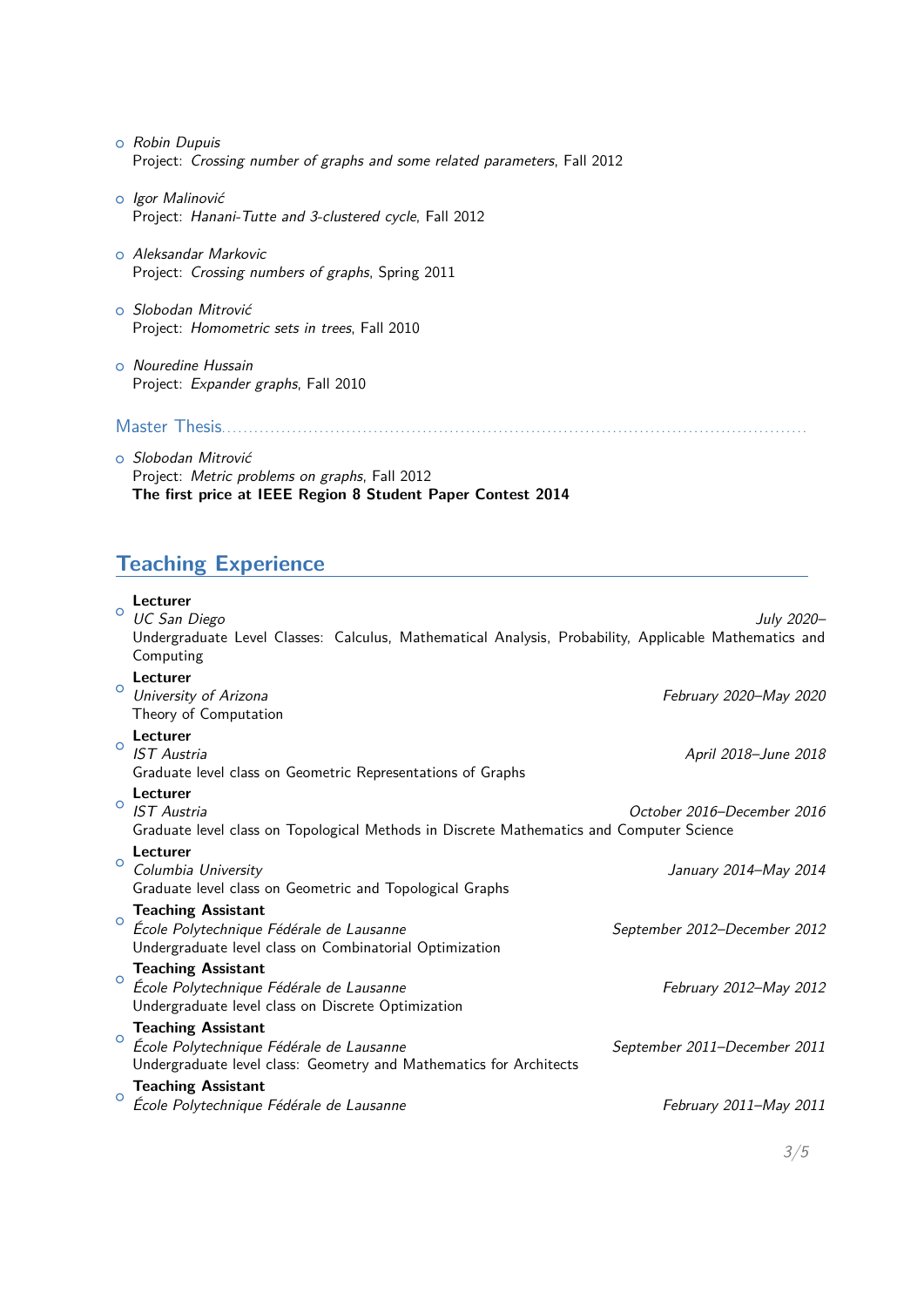Undergraduate level class on Linear Algebra

| $\circ$ | <b>Teaching Assistant</b><br>École Polytechnique Fédérale de Lausanne<br>Undergraduate level class: Geometry and Mathematics for Architects | September 2010-December 2010 |
|---------|---------------------------------------------------------------------------------------------------------------------------------------------|------------------------------|
| $\circ$ | <b>Teaching Assistant</b><br>École Polytechnique Fédérale de Lausanne<br>Undergraduate level class on Graph Theory                          | February 2010-May 2010       |
| $\circ$ | <b>Teaching Assistant</b><br>École Polytechnique Fédérale de Lausanne<br>Undergraduate level class on Linear Algebra                        | February 2010-May 2010       |
| $\circ$ | <b>Teaching Assistant</b><br>École Polytechnique Fédérale de Lausanne<br>Undergraduate level class: Geometry and Mathematics for Architects | September 2009-December 2009 |
| $\circ$ | <b>Teaching Assistant</b><br>École Polytechnique Fédérale de Lausanne<br>Undergraduate level class on Graph Theory                          | February 2009–May 2009       |
| $\circ$ | <b>Teaching Assistant</b><br>École Polytechnique Fédérale de Lausanne<br>Undergraduate level class on Linear Algebra                        | September 2008–December 2008 |
| $\circ$ | <b>Teaching Assistant</b><br>École Polytechnique Fédérale de Lausanne<br>Undergraduate level class on Discrete Mathematics                  | September 2008-December 2008 |
| $\circ$ | Teaching assistant<br>Simon Fraser University<br>Introduction to Computing Science/Programming, Database Systems                            | September 2006-June 2008     |

# **Non-Academic Work Experience**

| $\circ$ | <b>Toptal</b><br>software developer           | remotely<br>July 2021-                            |
|---------|-----------------------------------------------|---------------------------------------------------|
|         | Isomi a.s.<br><sup>o</sup> software developer | Bratislava, Slovakia<br>June 2005-August 2006     |
| $\circ$ | Isomi a.s.<br>software developer              | Bratislava, Slovakia<br>August 2004-December 2004 |

# **Professional Skills**

○␣ **Programming Languages:** C++, C#, Java, Kotlin, Javascript, Pascal, Python, LaTeX

#### **Language Skills**

○␣ *Slovak* (native), *English* (fluent), *French* (passive), *German* (passive)